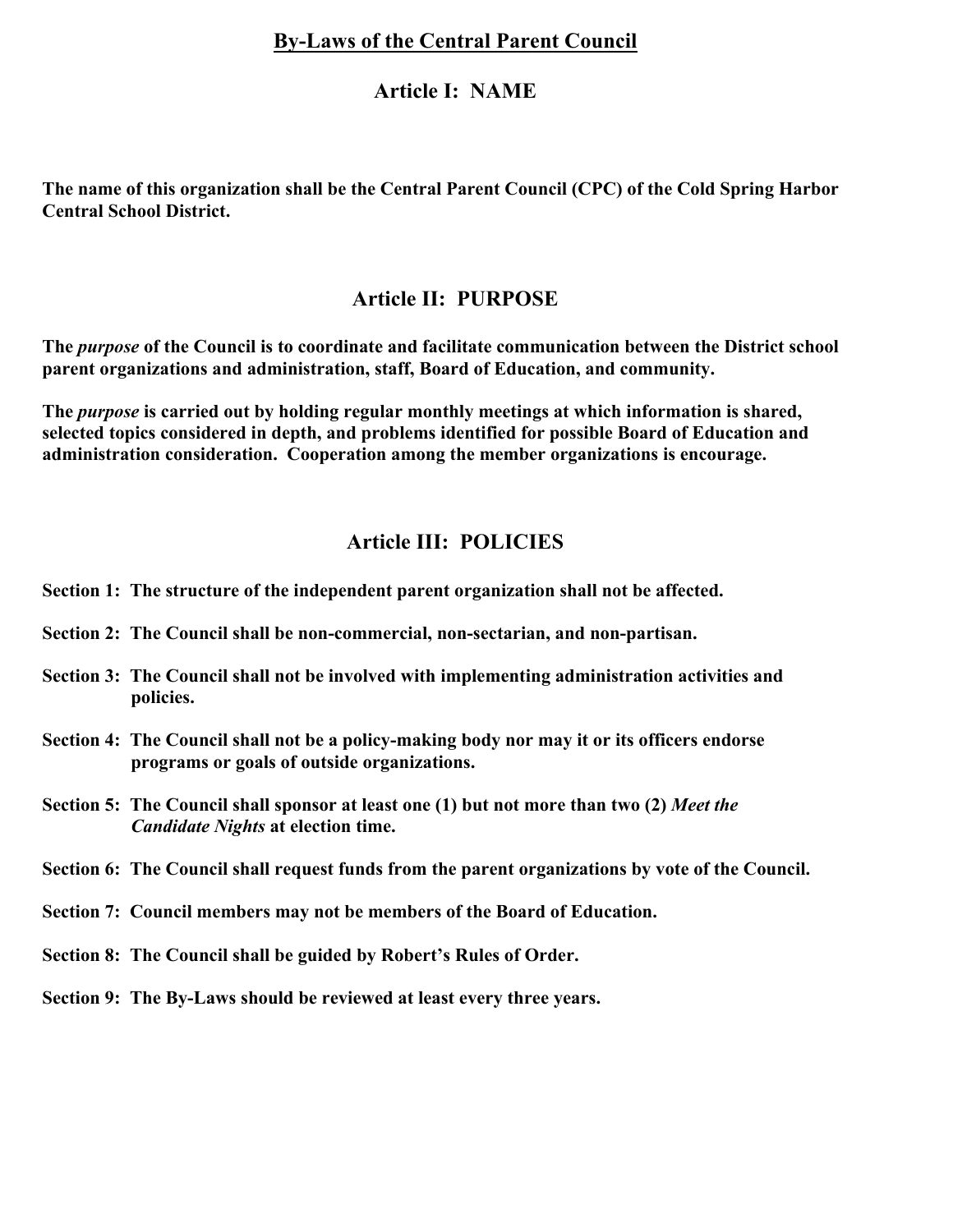#### **Article IV: MEMBERSHIP**

- **Section 1: The Three elementary parent organizations (WSPTG, LHSA, GPFA) shall each have five (5) Council representatives. If necessary, Goosehill shall be allowed a minimum of 3 representatives, but no more than 5, with at least 2 being officers.**
	- **a) Two (2) officers of each school's parent organization.**
	- **b) Two (2) additional representatives from each school's parent organization.**
	- **c) An immediate past president of each school's parent organization. (During the second CPC term of a school assoc. past president, this spot may be filled by an officer from that school organization, if the past president can not fulfill a second term).**
- **Section 2: The Junior/Senior High (CFA) shall have six (6) representatives.**
	- **a) Two (2) officers of each school's parent organization.**
	- **b) Three (3) additional representatives from each school's parent organization, with at least one being a Junior High parent.**
	- **c) An immediate past president of each school's parent organization.**
- **Section 3: Two (2) representatives from Special Education Parent Teacher Association (SEPTA).**
- **Section 4: One (1) representative from the Cultural Arts Committee (CAC). In case of joint chairmanship in any given year, all co-chairs, but not exceeding three (3) will be invited to attend and will represent one vote.**
- **Section 5: One (1) representative from The Families of the Community United with Schools Committee (FOCUS). In case of joint chairmanship in any given year, all co-chairs, but not exceeding three (3) will be invited to attend and will represent one vote.**
- **Section 6: Principals of the District schools, \*ex officio.**
- **Section 7: Superintendent of the District schools, ex officio.**
- **Section 8: The immediate past Chairperson of the Council.**
- **Section 9: The names of the next year's Council members shall be presented at the May Council meeting.**

#### **Article V: DUTIES OF MEMBERSHIP**

- **Section 1: Members are required to attend all Council Meetings.**
- **Section 2: Only those designated members are eligible to vote.**
- **Section 3: Members are responsible to report back to the general membership of their parent organizations.**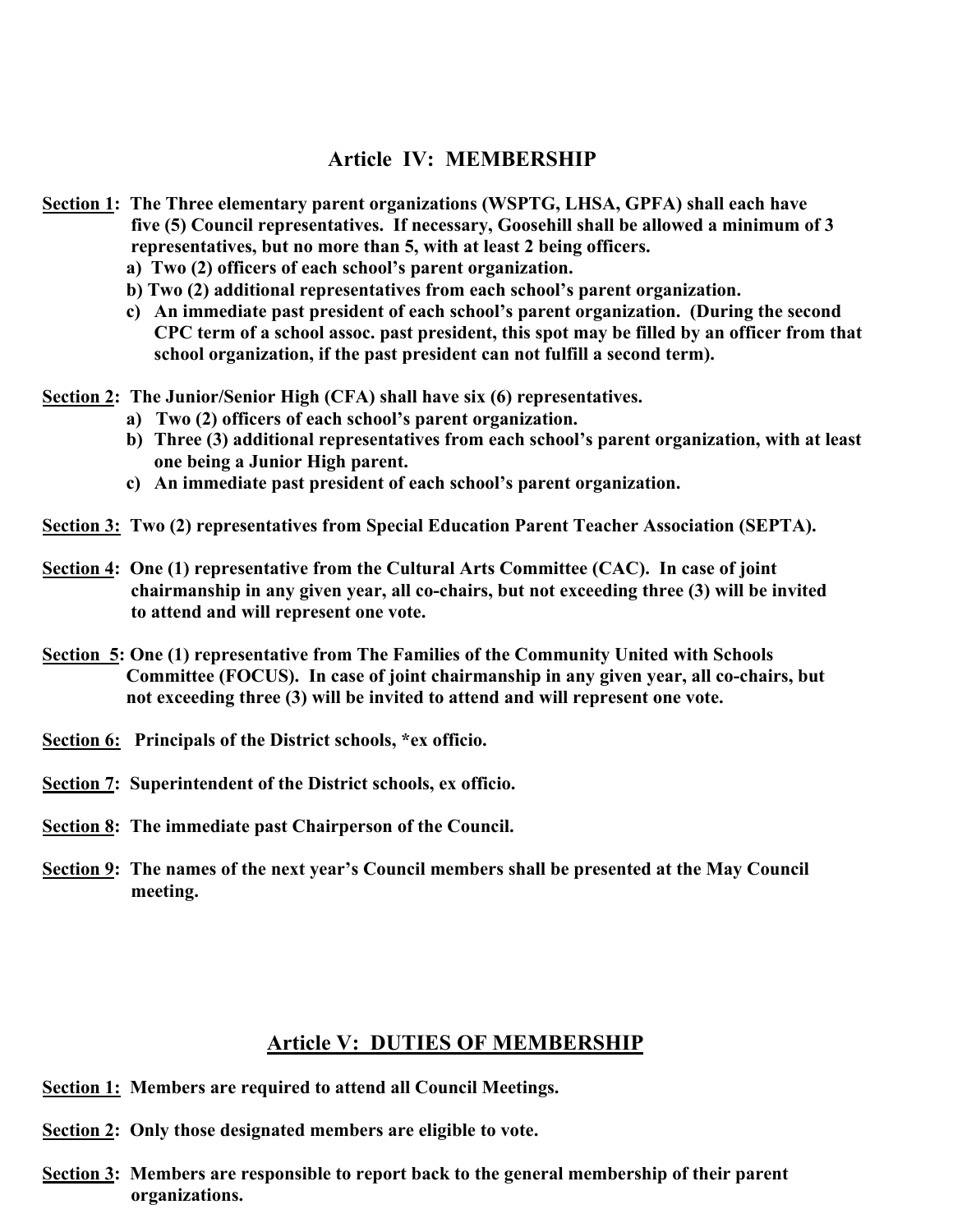- **Section 4: It is recommended that all members attend regularly scheduled Board of Education meetings.**
- **Section 5: It is incumbent upon the parent organization to replace a Council member who has been absent without cause for three Council meetings.**

# **Article VI: SELECTION OF OFFICERS**

- **Section 1: The officers of the Council shall serve a term of one year.**
- **Section 2: The Officers of the Council are selected by the parent organizations, in conjunction with the Executive CPC Board ,based on the "Rotation of Officers" attachment to the by-laws. If any school organization cannot fulfill their elected officer for the CPC Executive Board according to their rotation, the council will vote to over-ride the by-laws and appoint an officer from another school organization switching the rotation to ensure all schools are represented on the CPC Executive Board. \*The following year the rotation will resume according to the original schedule.**
- **Section 3: The Officer of the Council representing a parent organization is selected from the five (or 6 in the case of the CFA) representatives chosen by that school's parent organization. \*The Executive Board reserves the right to allow the immediate past president (of one school) to sit as BOTH the immediate past president, and a CPC Executive Board Officer (of another school), if no other volunteer steps forward to assume the position for the rotation of officers needed to fill the position. \*One person representing 2 CPC positions will only have one vote.**
- **Section 4: The Chairperson and Vice-Chairperson of the Council shall have been previous members of the Council.**
- **Section 5: An Officer of the Council may not also be serving as President of a parent organization.**
- **Section 6: An Officer of the Council must have a child in the school that he/she represents. If this is not possible, the Officer must have a child in that school within the prior two (2) years.**
- **Section 7: The names of the next year's Council Officers shall be presented at the May Council meeting.**

## **Article VII: DUTIES OF OFFICERS**

**Section 1: The Chairperson shall:**

- **a) Preside at all meetings of the Council.**
- **b) Shall be a member of the District Committee on Shared Decision Making.**
- **c) Attend Board of Education meetings or appoint a representative.**
- **d) Represent the organization in networking with outside sources or may appoint a representative.**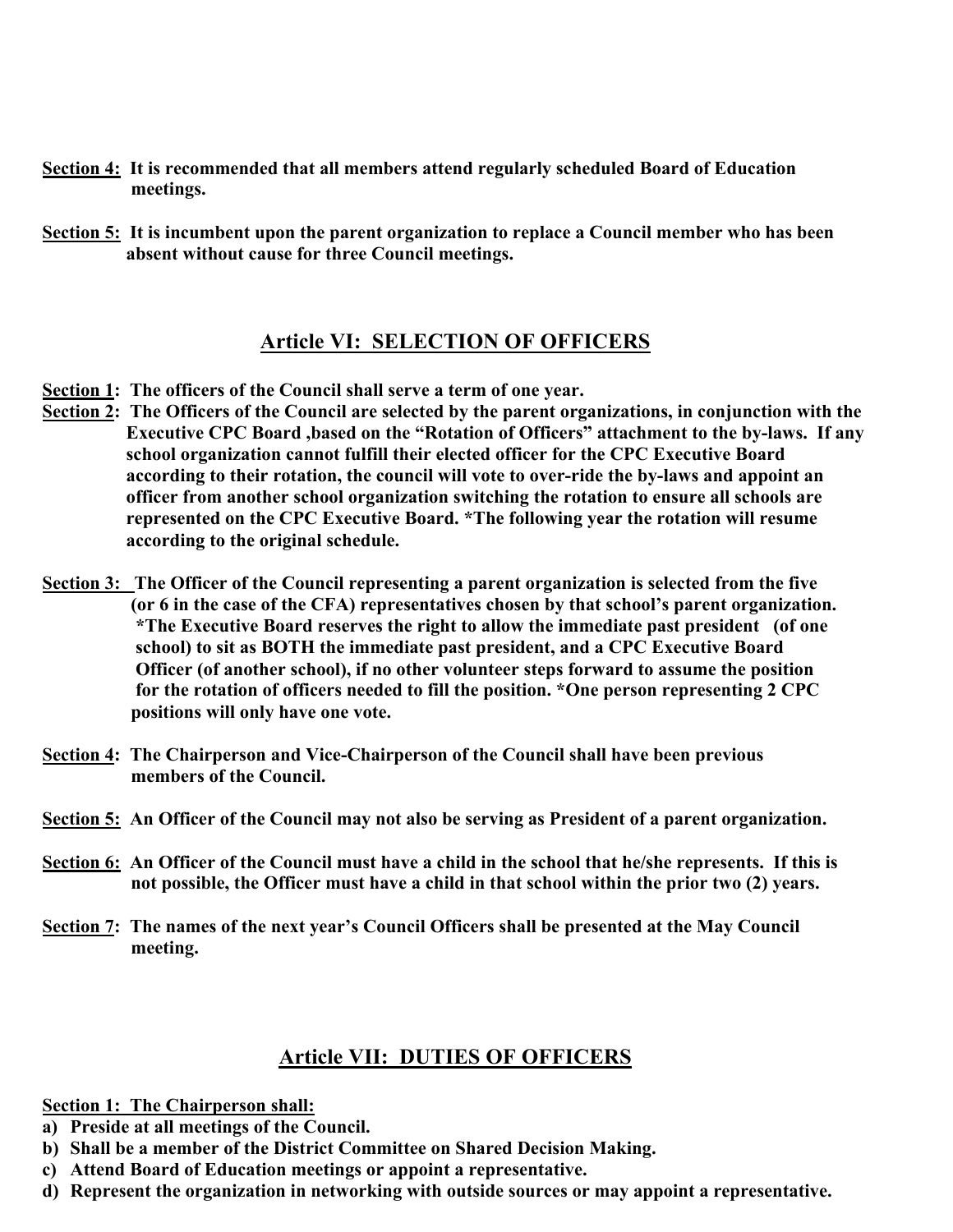- **e) Prepare for and represent the parent organizations when honoring the Board of Education at the October Board Meeting.**
- **f) Shall be responsible for the collection and distribution of the completed SIT self-nomination forms, to the individual school organization presidents. CPC shall keep a record of all applications submitted, and provide duplicate copies to those schools if more than one school has been selected on the form.**
- **g) Assist the Superintendent in planning the** *Parent Leader Conference* **held in May.**
- **h) Assist the Superintendent's secretary in the planning and preparing of a guest list for the** *Parent Leader Conference.*
- **i) Host and moderate the** *Meet the Candidates Night* **in May.**
- **j) Facilitate the coordination of calendar dates for the School District calendar with each parent organization and the School District.**
- **k) Preside over the transfer of materials from outgoing Officers to their successors in June.**
- **l) Serve on the Council as a member for one year following the end of his/her term.**

#### **Section 2: The Vice-Chairperson shall:**

- **a) Serve in the absence of the Chairperson.**
- **b) Distribute copies of the by-laws to all new members and when needed.**
- **c) Ensure that members adhere to the by-laws.**
- **d) Oversee the coordination of the existing Welcoming Committees of each school in the District for new residents and students.**
- **e) Perform the duties assigned to him/her by the Chairperson.**
- **f) Be responsible for emailing the CFA school association VP of Communications any updates to be posted on their CPC web-site link. (Please note that all other school association web-links and the District web-link for Central Parent Council now link directly to the CFA – Central Parent Council site.)**

#### **Section 3: The Secretary shall:**

- **a) Keep an accurate record of all meetings of the organization, including attendance/absences of Council members.**
- **b) Be responsible for recording the minutes of the organization's meetings and distribute the minutes at each meeting for approval.**
- **c) Post all approved minutes at the district office and ensure that all buildings post a copy.**
- **d) Distribute approved minutes to the Superintendent and all building administration.**
- **e) Conduct the official correspondence of the organization. Shall request all school reports be emailed from each school's parent organizations at least 3 days prior to the CPC meeting. Copies of these reports shall be available to the Council. (If school reports were not received in time, the secretary shall request it is then that organization's responsibility to have copies available for Council on the day of the CPC meeting.)**
- **f) Perform duties assigned to him/her by the Chairperson.**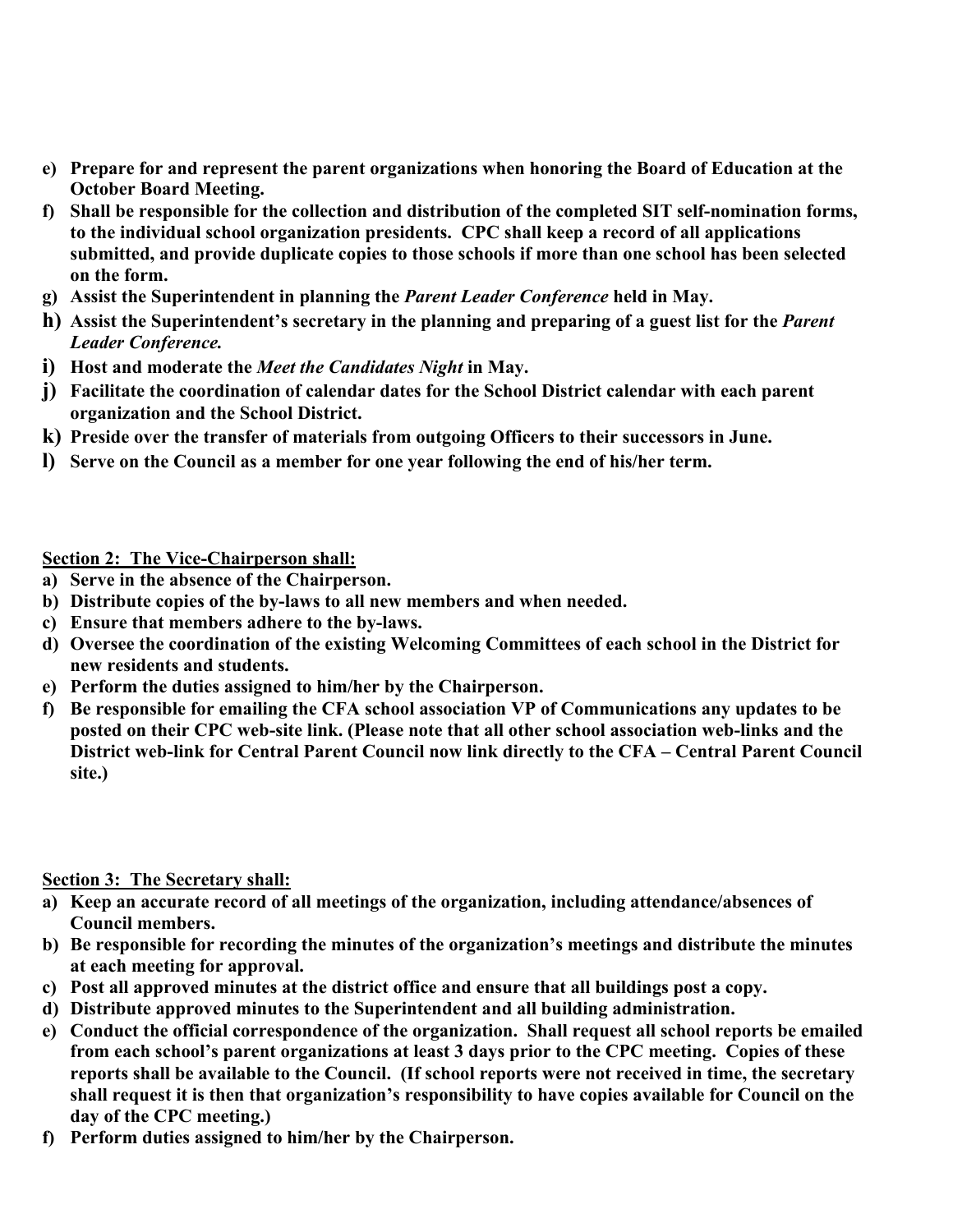**Section 4: The Treasurer shall:**

- **a) Be responsible for receiving all monies of this organization.**
- **b) Prepare an annual budget for CPC to be approved in September.**
- **c) Keep accurate records of the receipts and expenditures.**
- **d) Pay our funds with approval of the Officers of the Council. All checks must be signed by two (2) Officers of the Executive Board, preferable the Chairperson and the Treasurer.**
- **e) Prepare and submit a report of receipts and expenditures of the past year at the May meeting.**
- **f) Coordinate orders for pocket calendars at the June Calendar meeting to be distributed and paid for by each school in September. Each school shall send CPC a check made out to the supplier's name by mid September.**
- **g) Perform duties assigned to him/her by the Chairperson.**
- **h) Be responsible for the procurement of Officers Liability Insurance and Bond Coverage for the CPC Officers, FOCUS, and Cultural Arts Committees, and all applicable volunteers.**
- **i) Be responsible for the payment of the National PTO annual membership.**

# **VIII: MEETINGS**

**Section 1: The Officers and members shall be prepared to start the Council meetings promptly at 9:00am in the Community Center.**

**Section 2: The organization shall hold no fewer than eight general meetings annually.**

**Section 3: Special meetings may be called by the Chairperson or upon the request of two other Officers.**

**Section 4: Every attempt must be made to notify the general public when a meeting date has been changed or when a special meeting is scheduled.**

**Section 5: Sub-committees may be formed as needed. The Chairperson of the sub-committee should be a current CPC member. Those serving on the sub-committee do not necessarily have to be a CPC member.**

**Section 6: Visitors may participate in discussions.**

**Adopted 11/17/93 Revised 4/4/94, 5/22/96, 5/20/98, 10/22/98, 11/19/98, 5/20/99, 9/27/00, 2/10/00, 1/23/03, 11/02/06, 1/4/07, 2/01/07, 4/13/07, 1/4/08.**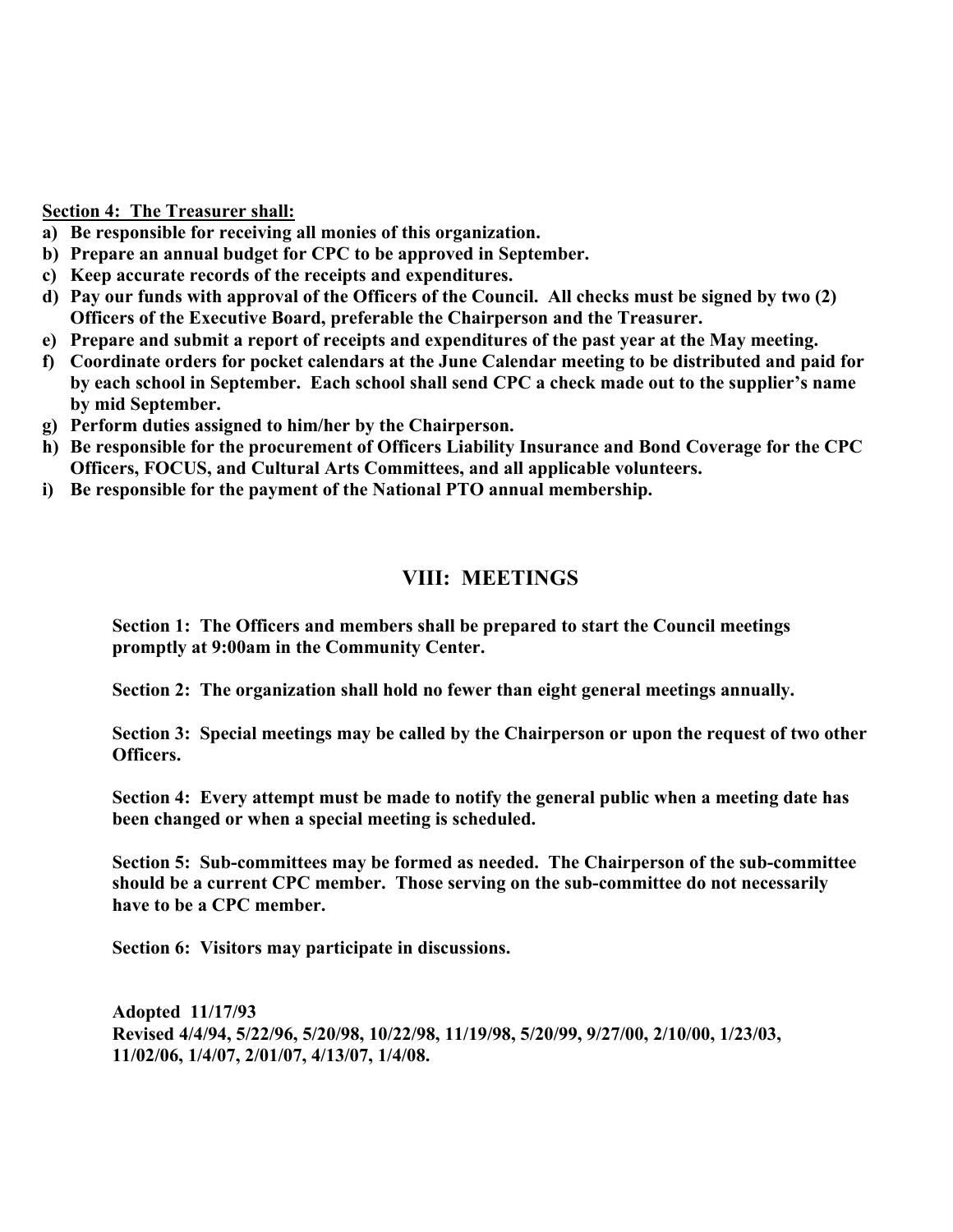# **CENTRAL PARENT COUNCIL April 13th , 2007**

# **FINAL AMMENDMENTS TO THE CPC BY-LAWS.**

#### November 2, 2006 **Article IV: MEMBERSHIP**

#### **Section 1:** *We added:*

If necessary, Goosehill shall be allowed a minimum of 3 representatives, but no more than 5, with at least 2 being officers.

c) (During the second CPC term of a school assoc. past president, this spot may be filled by an officer from that school organization, if the past president cannot fulfill a second term).

#### **Section 5:** *We added:*

In case of joint chairmanship in any given year, all co-chairs, but not exceeding three (3) will be invited to attend and will represent one vote.

## **Article VII: DUTIES OF OFFICERS**

#### **Section 2: The Vice-Chairperson shall:** *We added:*

d). Oversee the coordination of the existing Welcoming Committees of each school in the District for new residents and students.

## **Section 4: The Treasurer shall:** *We added:*

d) All checks must be signed by two (2) Officers of the Executive Board, preferable the Chairperson and the **Treasurer** 

#### January 4, 2007  **Article VII: DUTIES OF OFFICERS**

## **Section 1: The Chairperson shall:** *We changed the wording and responsibility to:*

g) Shall be responsible for the collection and distribution of the completed SIT self-nomination forms, to the individual school organization presidents. CPC shall keep a record of all applications submitted, and provide duplicate copies to those schools if more than one school has been selected on the form.

## **Section 3: The Secretary shall:** *We added:*

a) including attendance/absences of Council members.

e) Shall request all school reports be emailed from each school's parent organizations at least 3 days prior to the CPC meeting. Copies of these reports shall be available to the Council. (If school reports were not received in time, the secretary shall request it is then that organization's responsibility to have copies available for Council on the day of the CPC meeting.)

## **Section 4: The Treasurer shall:** *We added:*

- b) Prepare an annual budget for CPC to be approved in September.
- e) Switched "June" to "May"
- f) Each school shall send CPC a check made out to the supplier's name by mid September.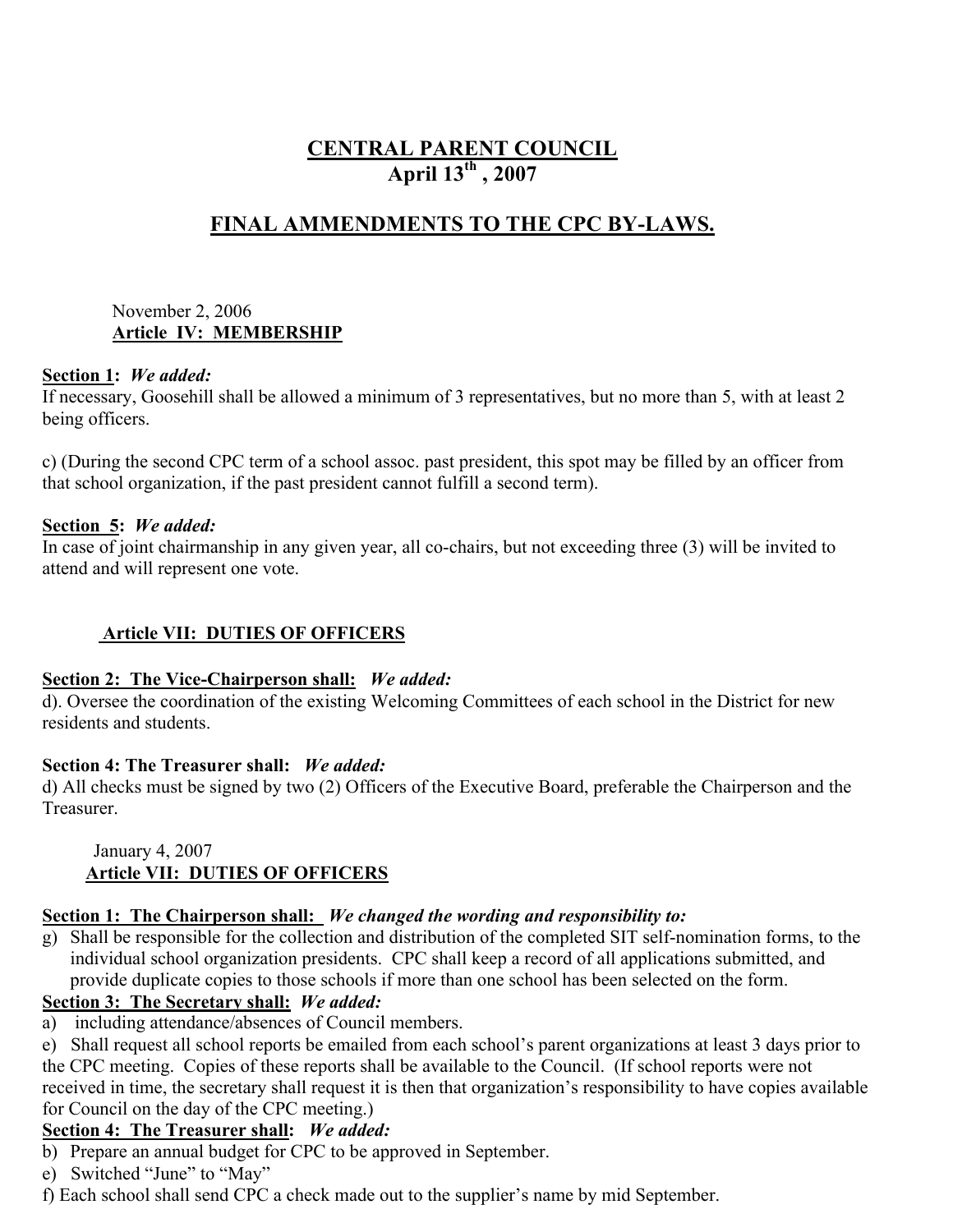i)Be responsible for the payment of the National PTO annual membership.

# February 1, 2007 **Article VI: SELECTION OF OFFICERS**

#### **Section 2:** *We added:*

If any school organization cannot fulfill their elected officer for the CPC Executive Board according to their rotation, the council will vote to over-ride the by-laws and appoint an officer from another school organization switching the rotation to ensure all schools are represented on the CPC Executive Board. \*The following year the rotation will resume according to the original schedule.

#### **Section 3:** *We added:*

\*The Executive Board reserves the right to allow the immediate past president (of one school) to sit as BOTH the immediate past president, and a CPC Executive Board Officer (of another school), if no other volunteer steps forward to assume the position for the rotation of officers needed to fill the position. \*One person representing 2 CPC positions will only have one vote.

#### April 13, 2007

#### **Article VII: DUTIES OF OFFICERS**

# **Section 3: The Secretary shall:** *We added:*

g) Be responsible for emailing each school association Vice President of Communications any updates to be posted on their CPC web-site link.

In total, 15 amendments were changed and/or added. The proposed changes were emailed to all council members prior to the monthly meetings. Suggestions and adjustments were made. The final votes were tallied for approval at each consecutive monthly session, and the motions were met with unanimous approval.

Officers: Chairperson; Karen Spehler Vice-Chairperson; Lynn Dischmann Treasurer; Debbie Kirsch Secretary; Tracy Gutman